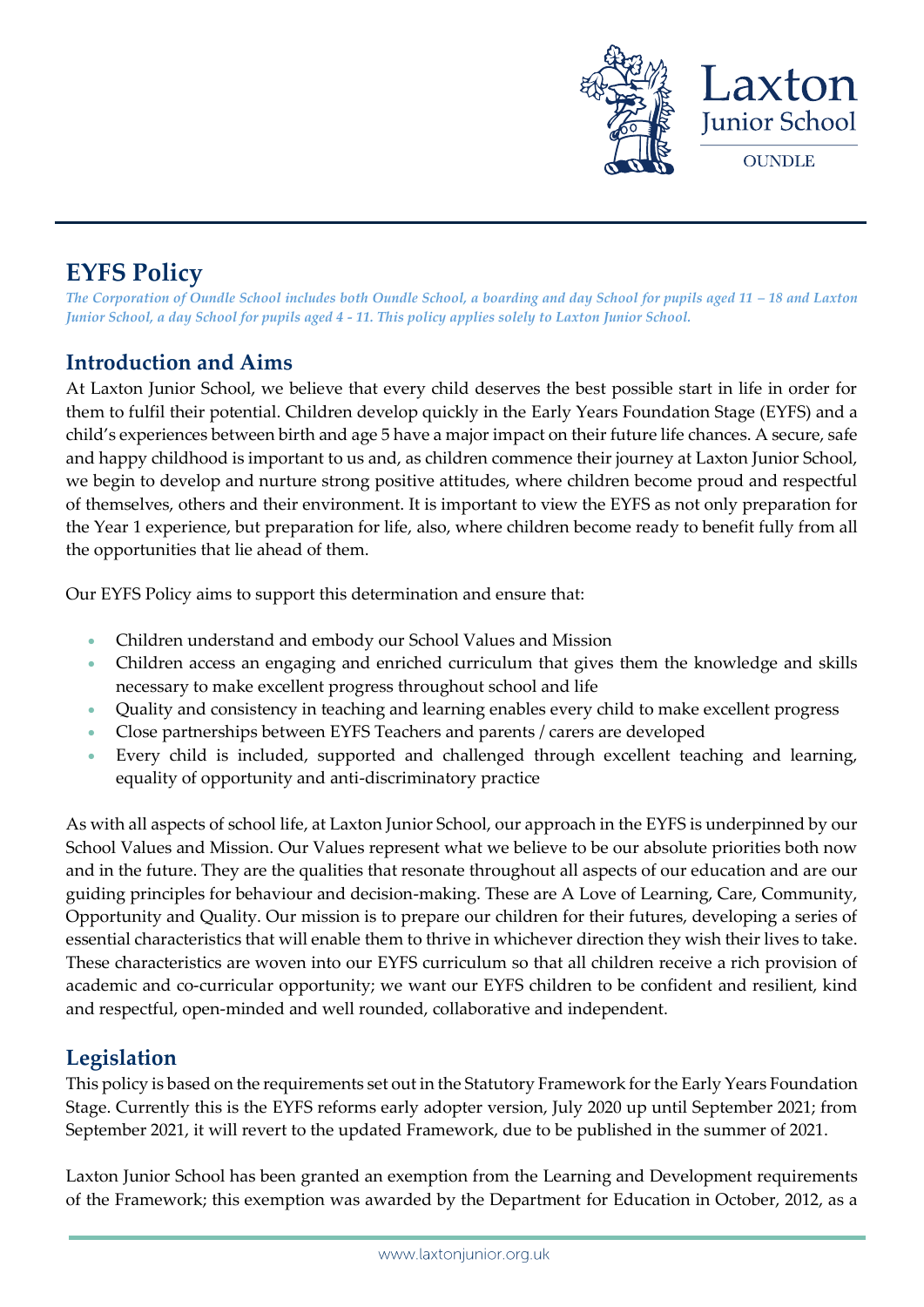result of the school's quality of education being inspected as 'Excellent' by ISI in 2008. The quality of education was further inspected as 'Excellent' in a subsequent ISI inspection, in 2014, and – as such – the exemption remains in place. Confirmation of this exemption is held by the Head.

It is not possible to be exempt from the safeguarding and welfare requirements of the Statutory Framework for the EYFS, and we ensure that we comply with all aspects of these requirements to ensure the safety and wellbeing of our children.

### **Structure of the EYFS**

Our EYFS includes Reception only, admitting children at age 4 who will turn 5 over the course of the academic year. We have a maximum capacity of 40 pupils, who are admitted into two parallel Forms of 20 pupils each. The two Forms comprise children of mixed ages, abilities and genders. Each child in the EYFS is allocated a key person; this is their Form Teacher in all cases. The key person ensures that the child's care is tailored to meet his or her individual needs.

#### **The Management of the Setting**

Manager: Mrs Rachel Waterhouse – Assistant Head Admissions – [rew@laxtonjunior.org.uk](mailto:rew@laxtonjunior.org.uk) Deputy Manager: Miss Tina Sandall – Reception Form Teacher – [tas@laxtonjunior.org.uk](mailto:tas@laxtonjunior.org.uk)  Deputy Manager: Mrs Emma Perkins – Reception Form Teacher – erep@laxtonjunior.org.uk

# **Our Principles and Approach**

Four distinct but complementary guiding principles shape our practice, as outlined in the statutory guidance. These are:

- Every child is a unique child, who is constantly learning and can be resilient, capable, confident and self-assured
- Children learn to be strong and independent through positive relationships
- Children learn and develop well in enabling environments with teaching and support from adults, who respond to their individual interests and needs and help them to build their learning over time.
- Children benefit from a strong partnership between practitioners and parents and/or carers

Children develop and learn in different ways and at different rates. Our curriculum covers the education and care of all children in our early years provision, including children with special educational needs and disabilities.

Whilst we have an exemption from the Learning and Development requirements of the Statutory Framework for the EYFS, our curriculum underpins all future learning by promoting and developing the seven areas outlined in the Framework. However, we believe that we deliver a curriculum that goes far beyond these expectations and we are proud of the breadth, balance and challenge that we provide to our Reception children.

# **Curriculum**

Our curriculum, then, is divided into three prime areas and four specific areas. The three prime areas are particularly important for igniting curiosity and enthusiasm for learning, and for building children's capacity to learn, form relationships and thrive; they are:

- Communication and Language
- Personal, Social and Emotional Development
- Physical Development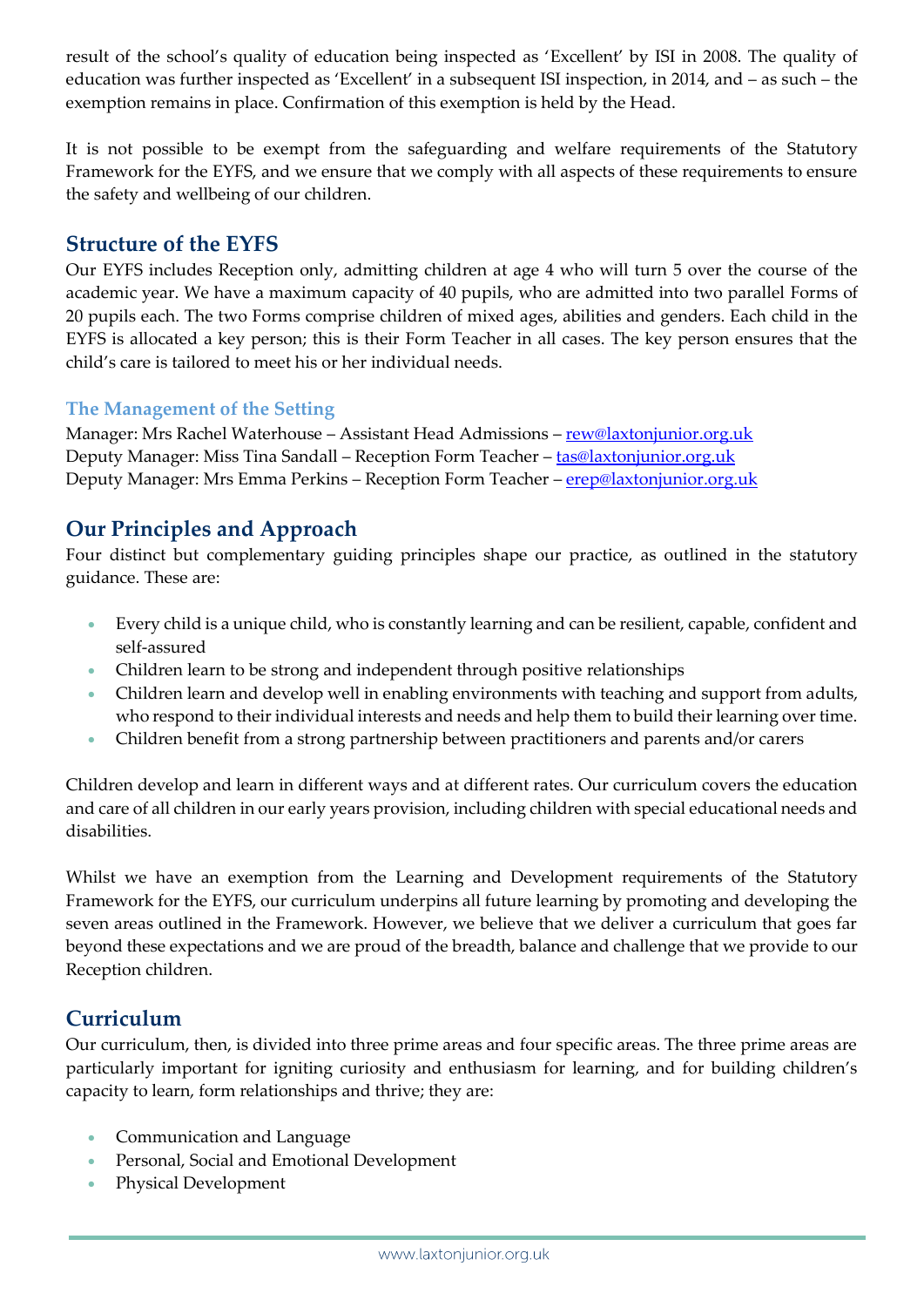The prime areas are strengthened and applied through four specific areas, which are:

- Literacy
- Mathematics
- Understanding the World
- Expressive Arts and Design

A number of areas are enhanced by the delivery of discrete subject teaching by specialist teachers, namely:

- Expressive Arts Music
- Physical Development PE and Swimming
- Understanding the World MFL and Computing

# **Teaching and Learning**

In line with the Framework, our educational programmes involve activities and experiences for our children, as set out under each of the areas of learning. We have high expectations of our children and ensure that cognitive development proceeds hand-in-hand with their social and personal development.

Our children begin school with a wide variety of experiences and learning, and it is the privilege of the adults working in our Early Years to accept the task of building upon the children's previous learning experiences. At Laxton Junior School this is done through a holistic approach to learning ensuring that parents and carers, support staff and the EYFS team work effectively together to support the learning and development of the children in their care.

The features of excellent teaching and learning at Laxton Junior School include:

- The partnership between teachers and parents that helps our children to feel secure at school, and to develop a sense of well-being and achievement
- The understanding that teachers have of how children develop and learn, and how this must be reflected in their teaching
- The range of approaches that provide first-hand experiences, give clear explanations, make appropriate interventions, and extend and develop the children's play, talk or other means of communication
- The carefully planned curriculum that helps children achieve the Early Learning Goals by the end of the Foundation Stage
- The provision for children to take part in activities that build on and extend their interests, and develop their intellectual, physical, social and emotional abilities
- The encouragement for children to communicate and talk about their learning, and to develop independence and self-management
- The support for learning, with appropriate and accessible space, facilities and equipment, both indoors and outdoors
- The identification, through observations, of children's progress and future learning needs, which are regularly shared with parents
- The good relationships between our school and the other educational settings in which the children have been learning before joining our school
- The clear aims of our work, and the regular monitoring of our work to evaluate and improve it
- The regular identification of training needs for all adults working within the EYFS

Further details on our approach to teaching and learning can be found in our Teaching and Learning Policy.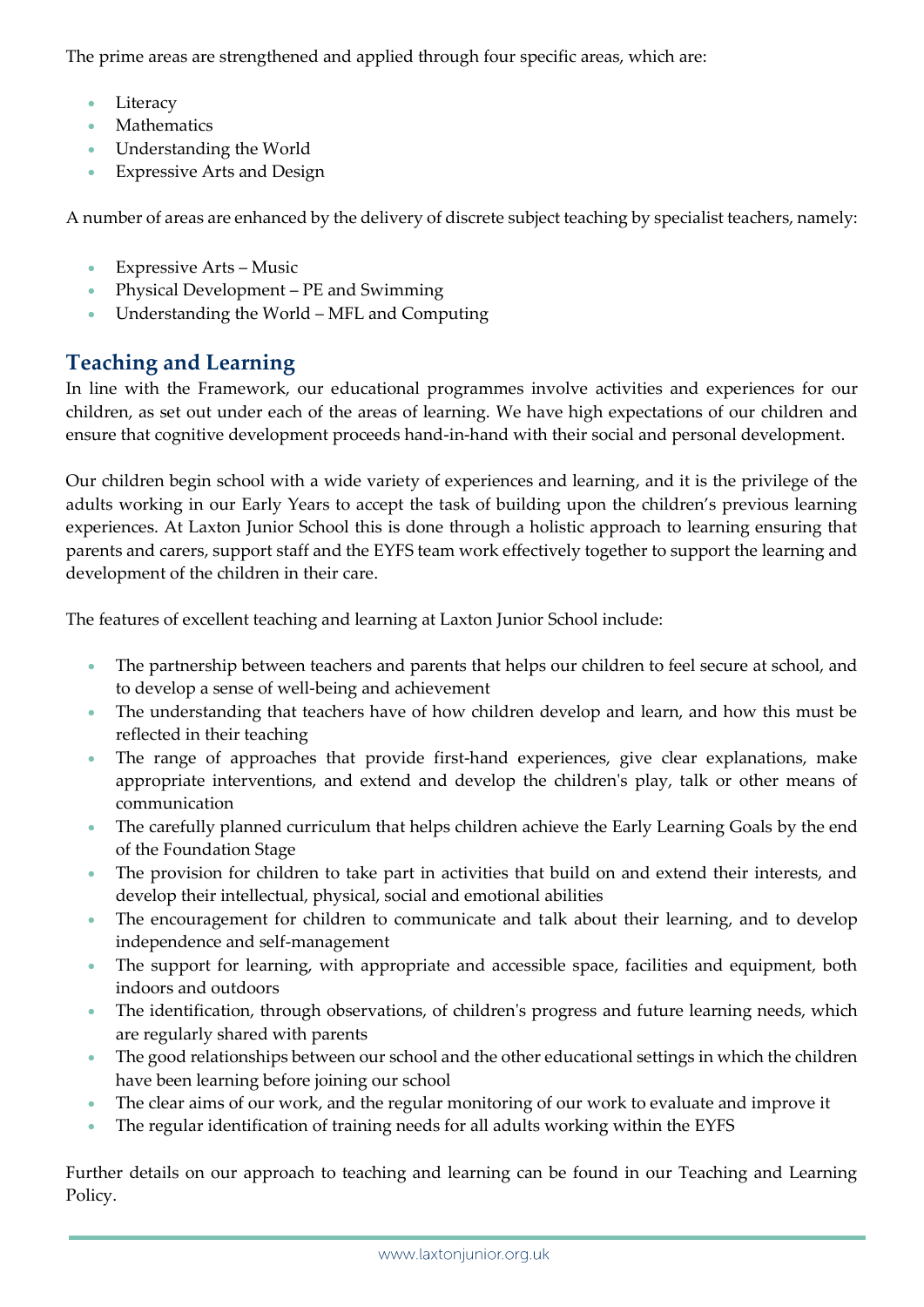#### **Learning Through Play**

At Laxton Junior School, we do not make a distinction between learning and play. Play is learning, children make sense of themselves and the world around them through their play experiences. In their play, children are able to take risks, explore, be curious, wonder and choose. Children learn though planned play activities and staff will decide when child-initiated or adult-led play activities would provide the most effective learning opportunities. Children are given the opportunity to explore and discover within a safe, secure and supportive environment. The children are involved with both group and individual play, some initiated by themselves and some by the adults. Through play, children will develop intellectually, creatively, socially, emotionally and physically. Learning through play gives children the opportunity to take risks, make mistakes and learn from their mistakes.

#### **The Learning Environment**

At Laxton Junior, we value the importance of a high-quality environment, inside and out, that stimulates interest and learning, creating the conditions to acquire skills and to develop within all seven areas of learning. We aim to create an attractive, creative, stimulating and enriched learning environment, which encourages children to explore, investigate, communicate and collaborate whilst enabling them to become independent learners. It evolves throughout the year so it is suited to the children's developmental stages and materials are thoughtfully added to reflect interests and current themes as well as to promote next steps. We aim to make the environment a safe and secure place where children are confident to take risks, to make mistakes and are challenged to develop their independence. Teachers make the environment an integral and ever-changing part of their early years practice.

#### **Planning**

We plan a learning environment, both indoors and outdoors, that encourages a positive attitude to learning, linked to our Love of Learning value. We believe carefully considered planning is the key to making children's learning effective, exciting, varied and progressive. Effective learning builds on and extends what children know and can already do. Our planning shows how the principles of EYFS are put into practice and is always informed by observations we have made of the children, in order to understand and consider their current interests, prior knowledge, learning styles and developmental and learning needs. All staff who work in the EYFS are committed to working together and are involved in this process.

The planning within the EYFS is based on very open-ended termly themes with the children's interests and local, national and global events are interwoven within them. Religious and national events are also highlighted as appropriate. These plans are used by the EYFS team as a guide for weekly planning. As teachers respond to each child's emerging needs and interests, guiding their development through warm, positive interactions, these plans may be altered. EYFS staff use their knowledge of individual children to focus on next steps and to consolidate learning within their co-play.

As children grow older and move through the Reception year, there should be a greater focus on teaching the essential skills and knowledge in the specific areas of learning. This will help children to prepare for Year 1 and beyond.

#### **Mastery**

We use a mastery approach to learning which means that we meet the needs of individual children in accordance with the pace of their learning. Support is given in order to enable children to have a solid understanding of concepts before building upon these and moving on to next steps.

#### **Inclusion**

We ensure that our planning is fully inclusive and able to meet the needs of both boys and girls, children with special educational needs / disabilities or English as an Additional Language (EAL), children who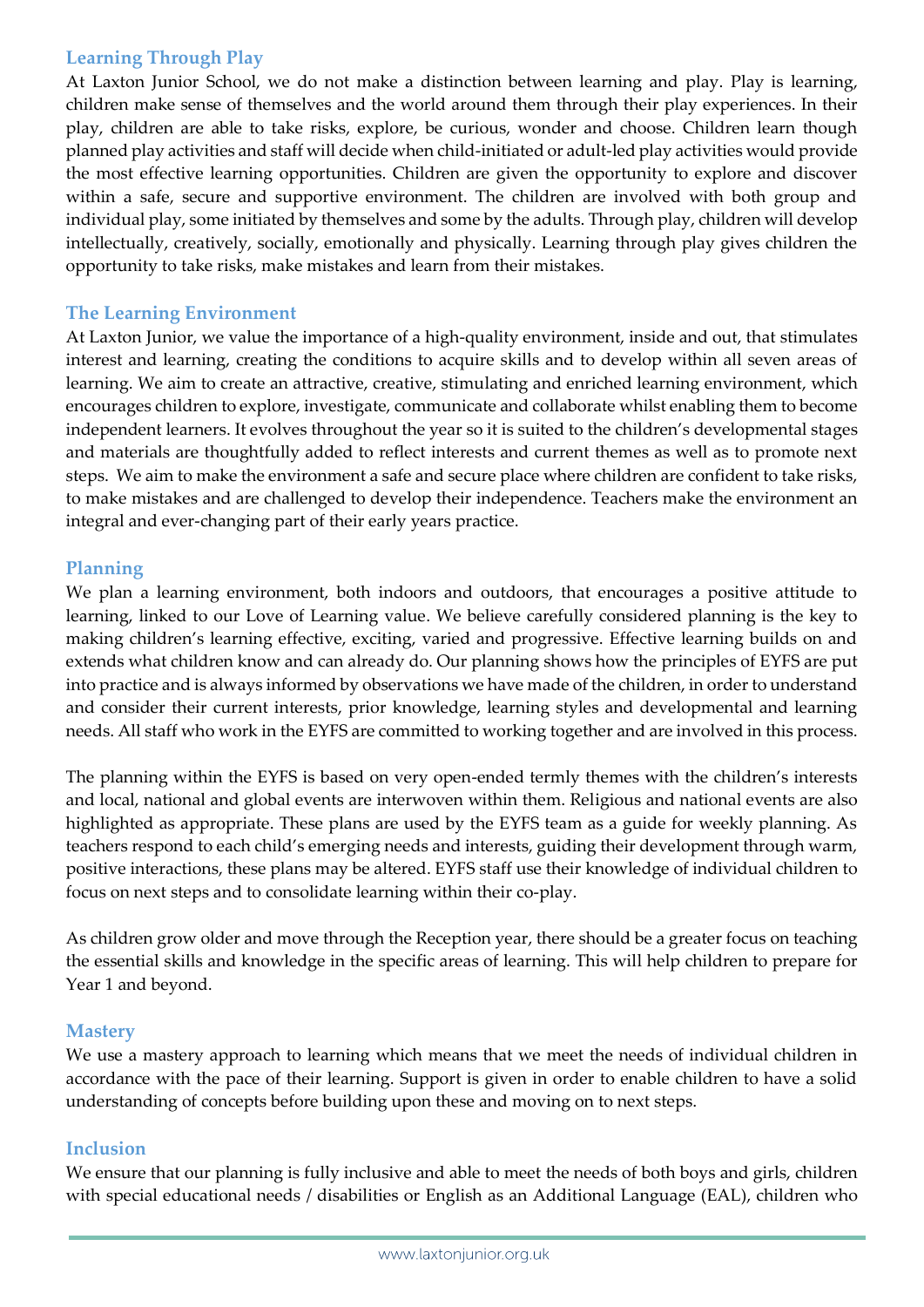are more able, children from all social, cultural and religious backgrounds, children of different race and ethnicity, and of those from diverse linguistic backgrounds.

Throughout the EYFS, if a child's progress in any prime area gives cause for concern, teachers will discuss this with the child's parents and/or carers and agree how to support the child. Regular intervention will take place, as appropriate, led by a member of the EYFS team.

Where a child may have a special educational need or disability, staff consider whether specialist support is required, linking with our Educational Support department and relevant services from other agencies, where appropriate. Where a child has EAL, we ensure that opportunities are provided to use their home language in play and learning, to ensure their language development is supported at home and that they are able to reach an excellent standard in English.

Further information about our approach to supporting children with special educational needs and disabilities and those who have EAL can be found in our Educational Support Policy, EAL Policy and Accessibility Plan.

# **Assessment**

At Laxton Junior School, ongoing assessment is an integral part of the learning and development processes. Teachers observe children to identify their level of achievement, interests, learning styles and next steps. All formative and summative assessment data is used to shape future planning so that each child's experience is individually tailored to their needs.

#### **Formative Assessment**

We carry out baseline assessments on all children entering our EYFS classes. We make regular assessments of children's learning each week and we use this information to ensure that future planning reflects identified needs, next steps and interests. Assessment in the EYFS takes the form of long, short and recorded observations, annotated examples of work and photographs and this involves all adults within the EYFS as appropriate. Long observations are carried out by members of the EYFS staff on pre-selected 'focus' children each week. Each child has an individual online 'Learning Journal' on Tapestry in which evidence is recorded. Reading records are updated each time a child reads within the school, both in home/school reading record books and in the class reading record file.

Parents and/or carers are kept up to date with their child's progress and development through a variety of communication methods - daily contact with staff, termly Parent Conferences, face to face meetings, both regular and ad-hoc, twice-yearly formal written reports and access to their online Learning Journal. In the EYFS, we use the Developmental Matters in the Early Years Foundation Stage age related bands to make judgements about children's progress; on-going assessments feed into this and enhance our assessments further still. Progress is updated on an on-going basis and action plan meetings take place on a termly basis.

#### **Summative Assessment**

When children join us at the beginning of the academic year, we carry out standardised GL Baseline assessments in Literacy and Mathematics, alongside bespoke, in-house assessments in Language, Literacy, Mathematics and PSED within the first three weeks of the Michaelmas Term. These summative in-house assessments are carried out again in January, as well as at the end of the year. Phonics Tracker assessments are carried out half-termly to assess phonic knowledge, as well as recognition of high frequency and common exception words. The standardised GL Assessment Baseline Progress assessment is administered in June and enables us to track progress at the end of the Reception year. Once completed, this data, alongside the information gathered on each child's online Learning Journal, is collated and assessed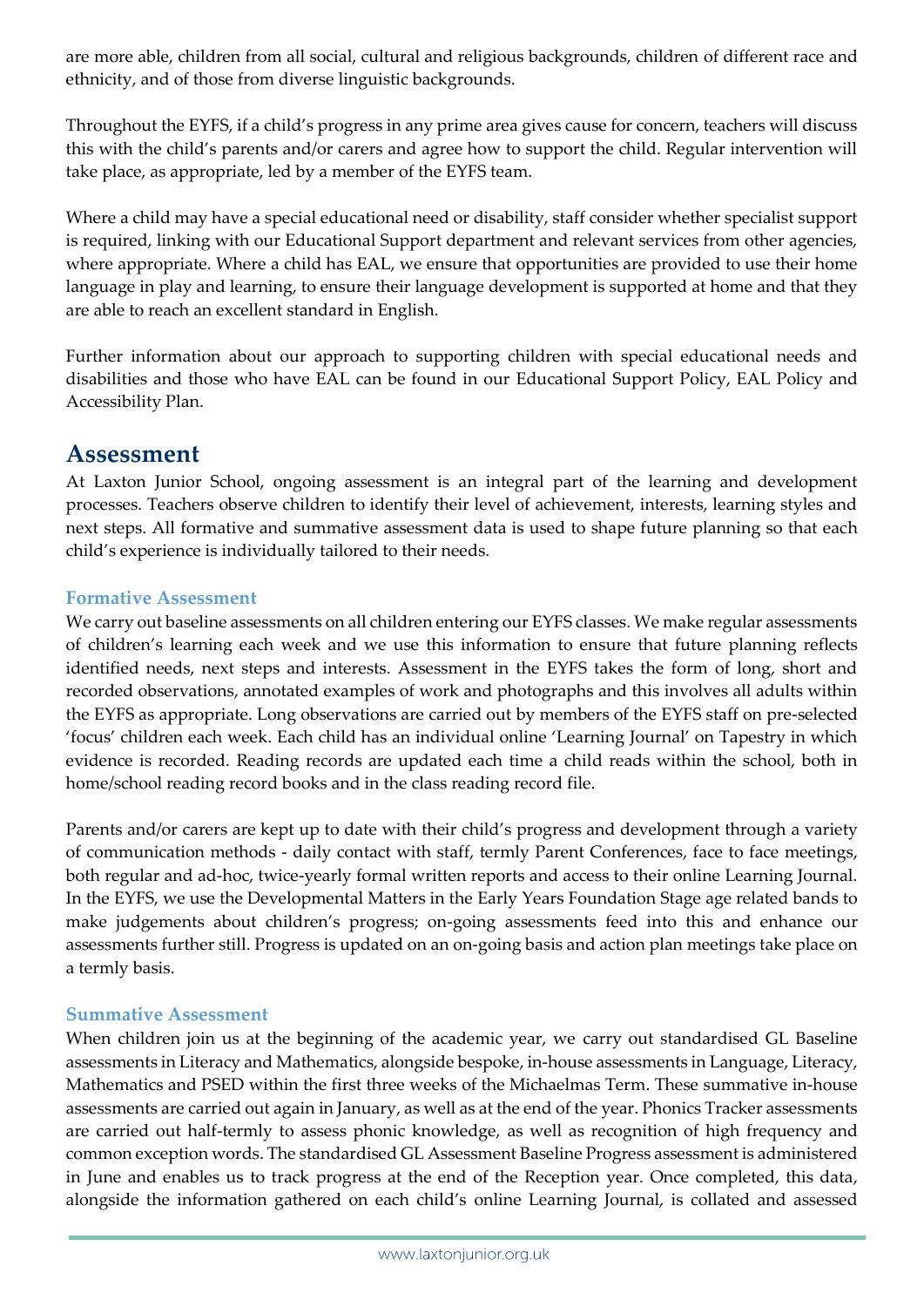against the Early Learning Goals. Statements can then be made about the child's achievements in the seven areas of learning at the end of EYFS to be shared with Assistant Head Admissions and Year 1 Teachers.

# **Working in Partnership with Parents and /or Carers**

We recognise that parents and carers are a child's first and most enduring educators. We believe that all parents/carers have an essential role to play in the education of their child and, as such, we know that learning and development is at its best when there is a strong partnership, relying on a two-way flow of information and knowledge, between home and school. We achieve this by:

- Holding four transition sessions for new children before they start school
- EYFS staff contacting previous settings for all children
- Encouraging parents to attend a Parent Information evening which is held prior to their child's first day at school
- EYFS staff are present on arrival and at dismissal. They are therefore available to speak to parents and to share information. Parents may alternatively use contact books or email to communicate with staff.
- Publishing a Reception specific 'What to expect' information booklet and half termly curriculum overviews detailing the areas of learning and the overarching themes
- Having year group specific information available on the school website
- Organising termly 'Family Fun Learning Workshops' so that parents and/or carers can get involved in their child's learning and see them actively involved in their environment
- Organising termly Parent Workshops to enable them to be familiar with the teaching methods used in school to make it easier to emulate them at home and to understand the learning taking place
- Organising EYFS 'Parents in Partnership' workshops focusing on ways to support their child's development outside of the classroom
- Keeping an up to date parent notice board with relevant information, including a weekly overview of learning intentions
- Inviting parents to join educational trips to assist children in their learning
- Holding three Parent Conference evenings, discussing progress, celebrating success and sharing individual targets
- Providing twice-yearly written reports to parents to celebrate their child's achievements and to highlight next steps
- Inviting parents to attend special performances/ assemblies, PFA events and EYFS specific coffee mornings so that strong relationships may be fostered between families and the school
- Inviting parents to attend EYFS 'Picnic in the Park' at the end of the year to enable the EYFS Team and families to share how far the children have grown and celebrate completing their child's first year of school
- Sharing information with parents in a variety of ways including contact books, SchoolPosts and email
- Giving parents a variety of ways to contact their child's teacher, such as contact books or email

# **Transition**

We understand that starting school is a significant and potentially challenging process for children and their families, and we ensure that this is smooth and contains all the necessary information to support a happy transition into Laxton Junior School. This is supported in the following ways:

 Reception Open Morning for new and prospective parents to see teaching and learning in action, meet EYFS staff and understand more about the Reception experience at Laxton Junior School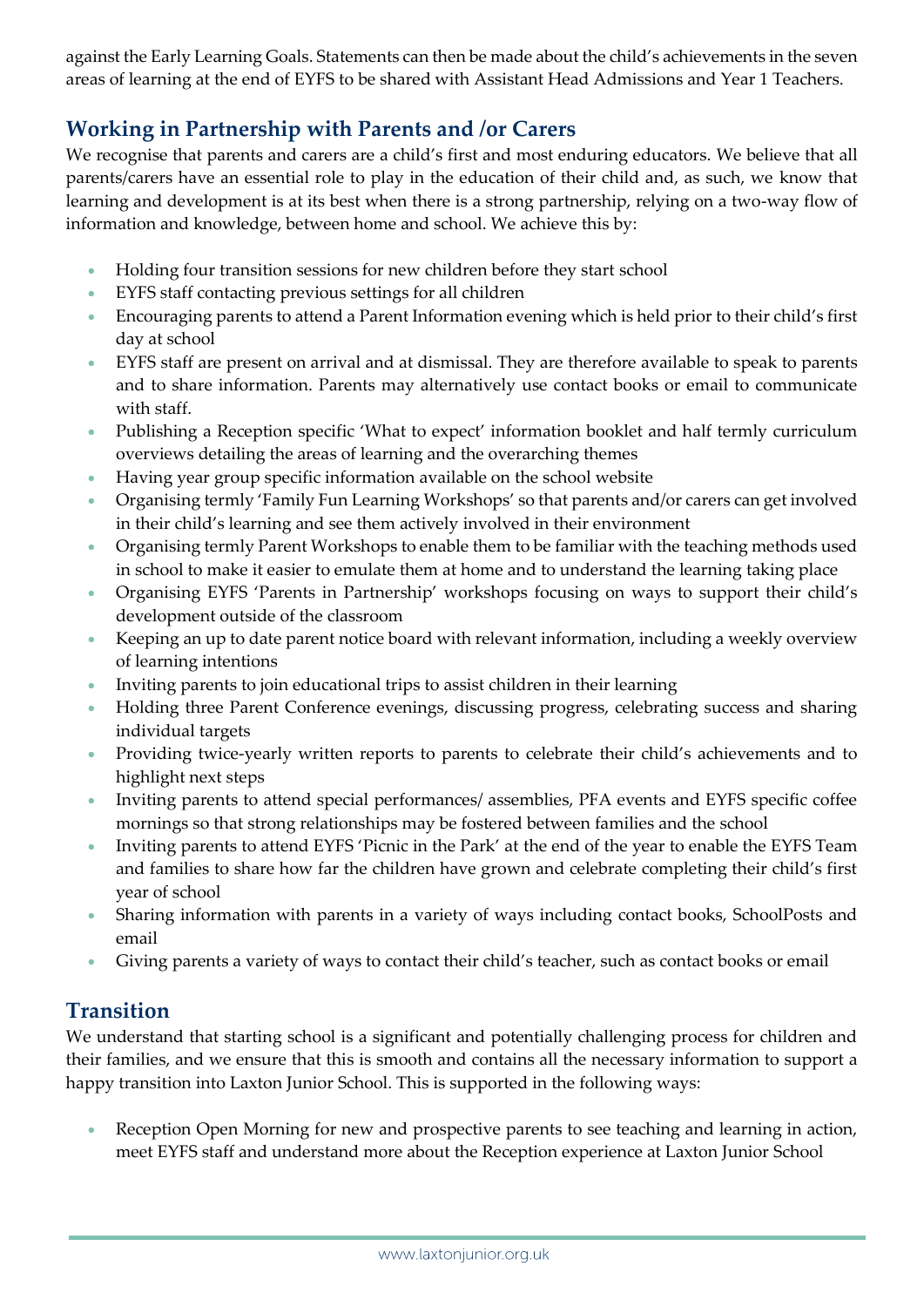- Four transitional half-day sessions prior to starting school in September, where they meet their teachers, classmates and understand the structure and layout of the school and its classrooms. Key staff will be present
- Parents are asked to complete a 'Early Years Questionnaire' which may prompt further conversation
- Staff contact previous settings for all children
- Informal meetings are organised between parents and staff should there be issues or concerns that need to be addressed prior to the new year beginning
- Reception Information Evening on the first day of the academic year, in which parents are invited to meet teachers again and get a more detailed understanding of the logistics of the opening weeks of the new term
- Regular communication and newsletters from the Reception teachers, update parents on key information, topics, support and dates relevant to the weeks ahead
- Tapestry, Twitter, Instagram and Facebook provide regular updates on the experiences that the children are having in Reception
- Transitional and Operational information can also be found on the School website

# **Managing Behaviour**

Laxton Junior School recognises that each individual child is at a different stage of social learning. Only through a consistent approach to supporting their behaviour will we be able to achieve an environment in which children can learn and develop as caring and responsible citizens. We have developed a rights and responsibilities based Behaviour and Exclusion Policy, because we want all pupils to consider the consequences of their choices in the context of what is 'fair' and just'; the children's Rights. Each class, including in the EYFS, will create their own Behaviour Charters which are working charters designed to enhance learning alongside social wellbeing.

Our approach to behaviour emphasises prevention, positive praise, routines and restoration as well as applying proportional rewards and consequences where appropriate. The fair and consistent implementation of our behaviour policy is everyone's responsibility

Our policy was created by the School community, including staff, pupils and parents in the EYFS.

# **Safeguarding**

We take all necessary steps to ensure that we keep our children safe and promote their wellbeing. The Safeguarding Policy details the procedures in place to safeguard all children, including those in the EYFS; this includes the procedures undertaken to check the identity and suitability of visitors. Additional details, specific to safeguarding in the EYFS, are found below, as well as in the Safeguarding and Whistleblowing policies.

Ms Stacey Crump, Deputy Head of Laxton Junior School, is the Designated Safeguarding Lead for all children within the school, including those in the EYFS.

Laxton Junior School will notify Ofsted of any allegations of serious harm or abuse by any person living, working or looking after children within the Corporation of Oundle School, including if these allegations relate to harm or abuse committed in another location. We will inform Ofsted of the nature of these allegations and the action taken within 14 days of the allegation being made.

Laxton Junior School will notify Ofsted and our local child protection agency of any serious accident or injury to, or the death of, any child while in our care, and will act on any advice from those agencies. We will report any incident within 14 days.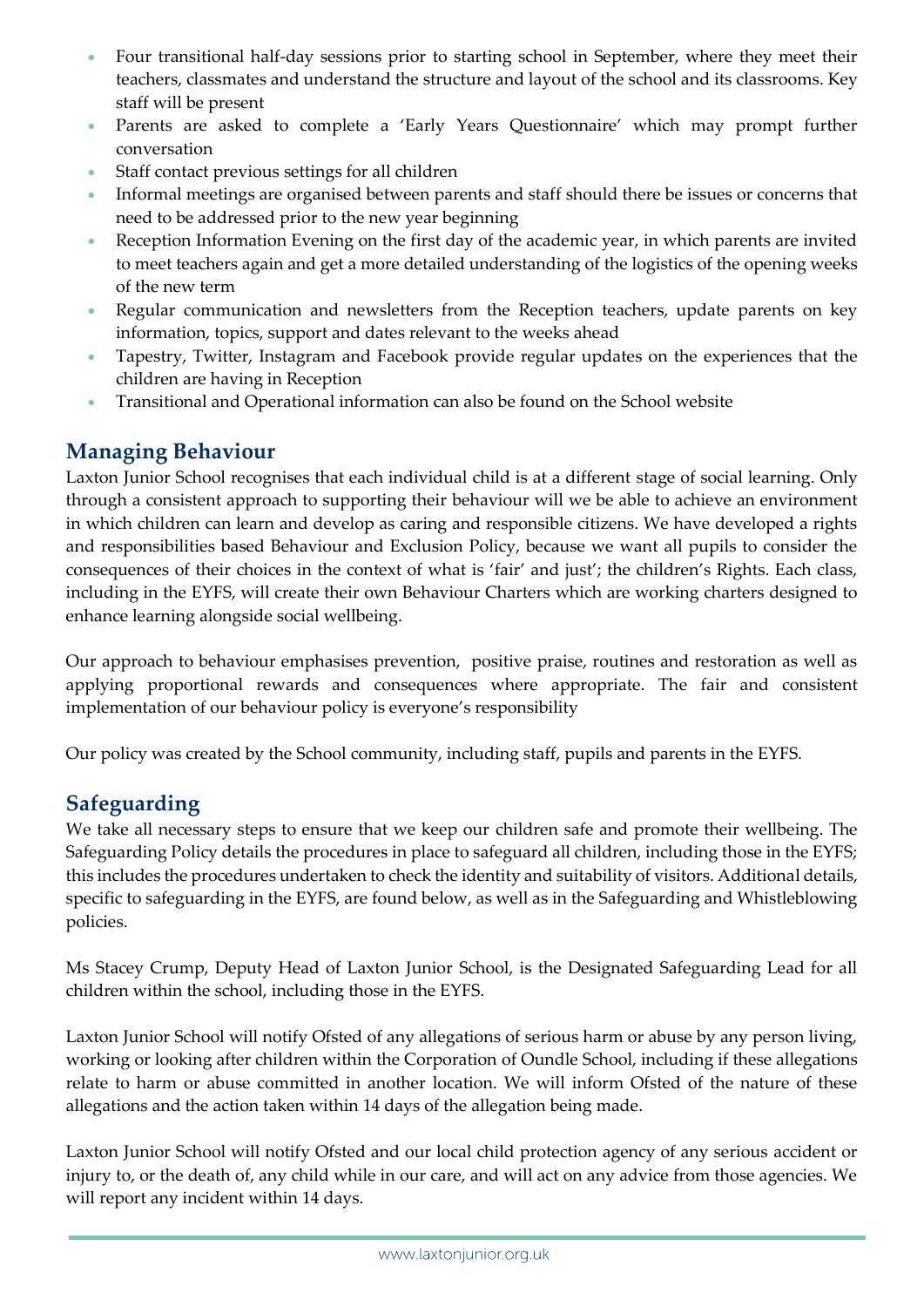#### **Electronic Devices, including Cameras and Mobile Phones**

Laxton Junior School recognises the need to manage the risks posed by use of mobile phones and cameras in the setting. As such, the School's Cameras and Mobile Phones Policy states the following: In using any electronic device, the School Technology Policy, including the Staff Acceptable Use Policy, must be adhered to at all times. EYFS staff may use their devices at break times and lunch times provided that (i) pupils are not present, (ii) they are not on duty, and (iii) this does not prevent them from responding to a request for assistance from another member of staff or other aspects of their professional duties. In the EYFS, staff should keep their mobile phones in a secure place away from the children; these are to be stored securely during the working day. Use of personal mobile phones must be restricted to areas of the school where pupils are not present, such as our staff room. Should staff, working with children in the EYFS, need to use their phone in an emergency, this must be reported to the Head or Designated Safeguarding Lead; this is for calls taken in the EYFS classrooms, the EYFS outside area or in any classroom or area where EYFS children are present.

There may be circumstances in which it is necessary for a member of staff to have use of their phone during contact time; for instance:

- For emergency contact by their child, or their child's school
- In the case of acutely ill dependents or family members
- To seek help in an emergency if there is no other immediate solution
- **Emergency evacuations**
- Supervising off-site trips (the school phone should be taken)

If a child in EYFS is ever recommended to have their own mobile phone to enable ease of contact of parents for medical reasons (e.g. diabetes), then this phone must remain switched off in the child's medical bag. The school recognises that it may be unsafe to keep this phone locked away and therefore a risk assessment for this phone must be written and approved by the Designated Safeguarding Lead and Head. Any phone calls on this phone will be recorded on CPOMS, and linked to Parent Contact and Medical. Visitors must not use their phones or cameras during their visit and are not permitted to capture images of our children at any time; this will be communicated to all visitors on arrival and through the 'Visitors' Information' leaflet given to them on arrival. For further guidance see the Cameras and Mobile Phones Policy.

# **Health and Safety**

All full-time EYFS staff members hold a current and relevant Paediatric First Aid (PFA) certificate. At least one person who holds a PFA certificate is always on site and accessible, and we ensure that there is always at least one member of staff with a PFA certificate on trips and outings. PFA certification is updated every three years. Details of the staff with PFA certificates, and the expiration of these, is held by the Deputy Head.

We ensure there is a first aid kit accessible at all times with appropriate content for use with children. A written record is kept of accidents or injuries and any first aid treatment given. Staff will always inform parents and/or carers of any accident or injury sustained by the child on the same day as, or as soon as reasonably practicable after, and of any first aid treatment given. Further details can be found in our First Aid Policy.

Where a child has a specific or regular medication need, staff liaise with parents and the Deputy Head to ensure that the correct information is held and that it is kept up to date. Further information about the administration of medicine in the EYFS can be found in the Supporting Children with Medical Conditions Policy and the Administering Medicines Policy.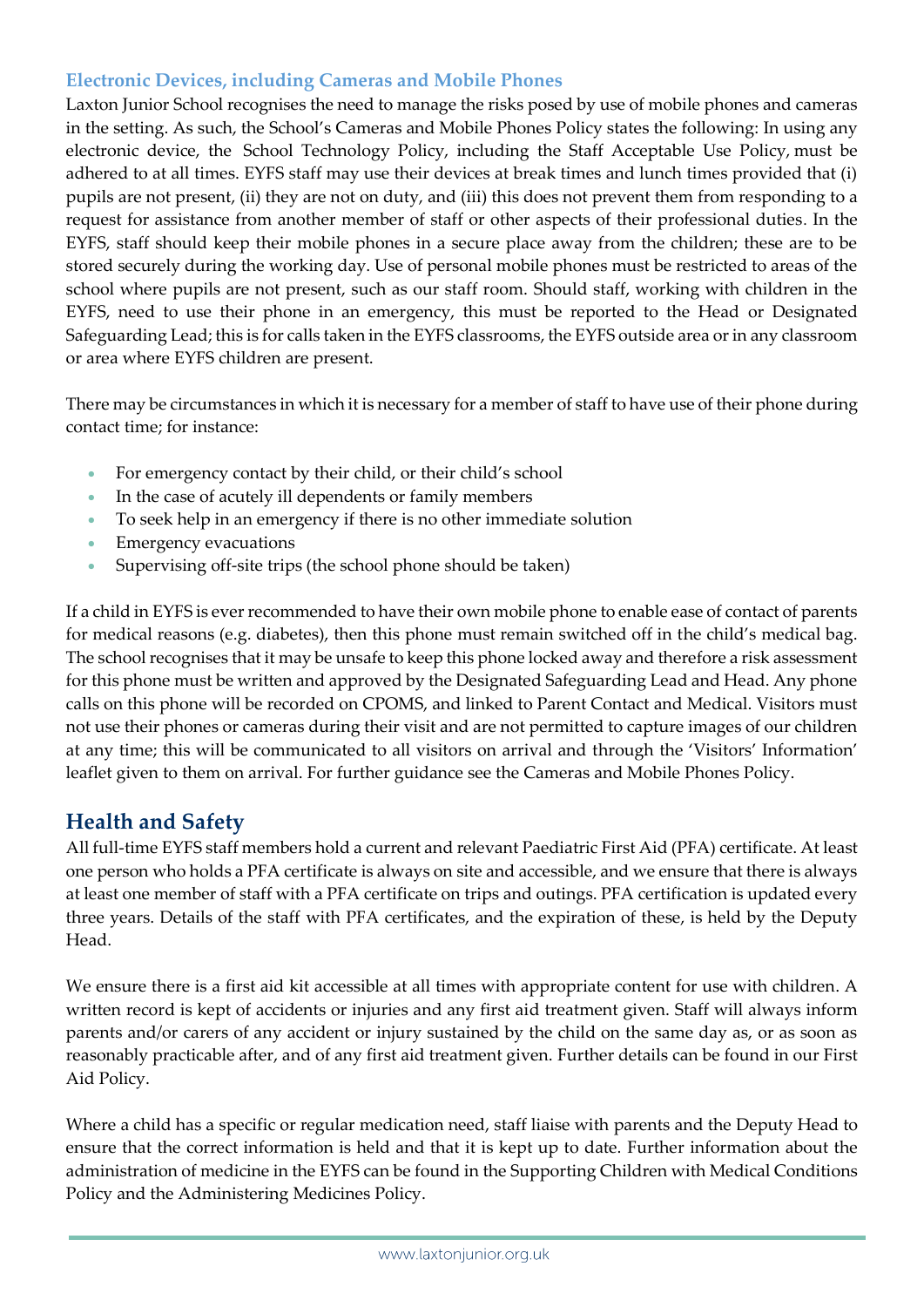The emergency evacuation procedures for children and staff in the EYFS are set out in our Fire and Emergency Evacuation Policy.

# **Recruitment, Induction, Supervision and Training**

We maintain robust recruitment procedures for all staff members, including those working in the EYFS, that are in line with statutory expectations; further information can be found in our Recruitment and Safeguarding policies.

An induction programme is provided for all new staff, including those working in the EYFS. This includes a pre-start induction meeting with the Head, DSL and Assistant Head Admissions to ensure relevant safeguarding, supervision and health and safety policy and procedures are understood as well as a clear understanding of their roles and responsibilities. The Assistant Head Admissions and/or the partner teacher in Reception will form a mentor team for a new EYFS teacher or teaching assistant, and will provide regular formal and informal opportunities to discuss policy, procedure and any other specific issues or concerns. New members of staff will also meet with the Head after one month, at the end of the first term and at the end of the academic year to discuss settling in and raise any issues or concerns.

Adult:child ratios are in line with the Statutory Framework for the EYFS and take into consideration up to date DfE guidance about EYFS staff qualifications.

The Assistant Head Admissions will, in most instances, be the line manager for new and existing members of staff working in our EYFS; they will provide regular meetings, lesson observations and target setting as part of our approach to professional development and appraisal. Further details can be found in our CPD and Appraisal Policy.

# **Complaints**

Written complaints about the fulfilment of EYFS requirements at Laxton Junior School will be investigated and the complainant notified of the outcome of the investigation within 28 days of the school having received the complaint. The School will provide ISI and/or Ofsted, on request, with a written record of all EYFS complaints made during any specified period and the action that was taken as a result of each complaint. EYFS parents can make a complaint to Ofsted or ISI directly if they believe Laxton Junior School is not meeting the EYFS requirements. Further information about making a complaint can be found in our Complaints Policy.

### **Monitoring Arrangements**

The Assistant Head Admissions is responsible for reviewing this policy every two years and in conjunction with up-to-date statutory guidance. Following each review, the policy will be made available to the LJS Subcommittee of the Governing Body for their approval and, subsequently, all members of staff working with children in the EYFS will be expected to read each updated version.

# **Linked Policies**

The following policies are linked to our Admissions Policy:

- Accessibility Plan
- Administering Medicines Policy
- Assessment Policy
- Behaviour and Exclusion Policy
- Cameras and Mobile Phones Policy
- Complaints Policy